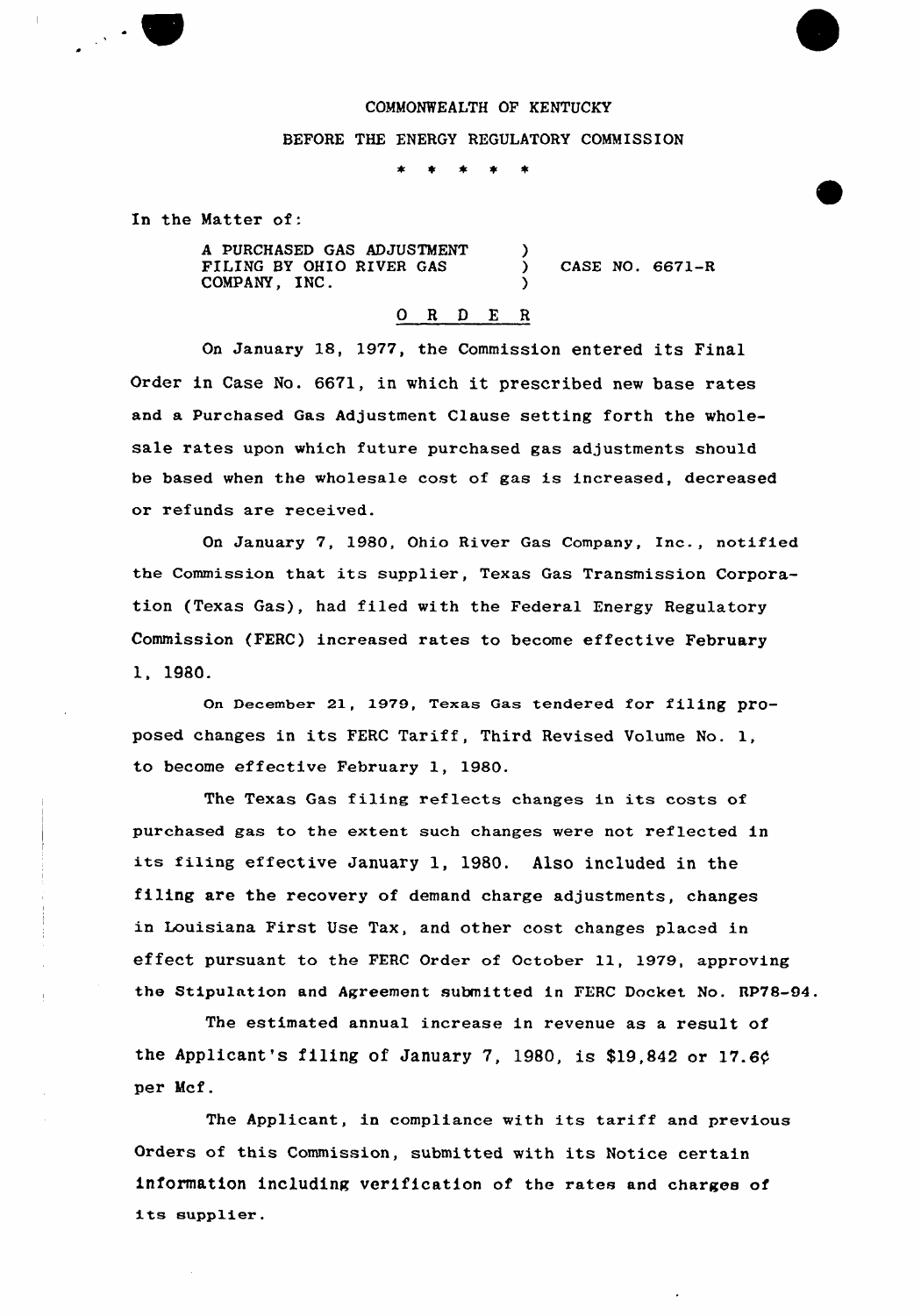After reviewing this evidence of record and being advised, the Commission is of the opinion and finds:

(1) That the Energy Regulatory Commission is being asked to approve a price increase already approved by the Federal Energy Regulatory Commission when it granted the Applicant's supplier, Texas Gas Transmission Corporation, a wholesale gas cost increase. We are of the opinion that failure to allow this increase to be passed through to its retail consumers on a timely basis would be unfair and unjust to the Company and would ultimately result in higher rates to their consumers in any event. The Commission has (in writing) indicated its opposition to the procedures and regulations used by the Federal agency in approving these supplier increases since 1975. We continue to be opposed and are continuing to seek alternative ways to overcome the regulatory inequities which have such a direct impact on the retail consumers.

(2) That the Applicant's supplier, Texas Gas, has filed for increased rates to become effective February 1, 1980.

(3) That the Application filed January 7, 1980, reflected Texas Gas's rates as filed with the FERC on December 21, 1979, to be effective February 1, 1980.

(4) That the magnitude of this filing exposes the Applicant to substantial under-recovery of its gas costs if the rates are not implemented in a timely manner.

(5) That the Commission should waive its policy of requiring evidence of FERC acceptance in this case and allow the Applicant to place into effect subject to refund the rates set out in Appendix "A".

(6) That the Applicant's Base Supplier Rate for purchased gas will be as fo11ows:

|                                                | Monthly Demand<br>Charge | Commodity<br>Charge |
|------------------------------------------------|--------------------------|---------------------|
| Texas Gas Transmission Corporation<br>Rate G-4 | \$2.56                   | 202.13c             |

(7) That the Applicant's adjustment in rates under the Purchased Gas Adjustment provisions approved by the Commission in

 $-2-$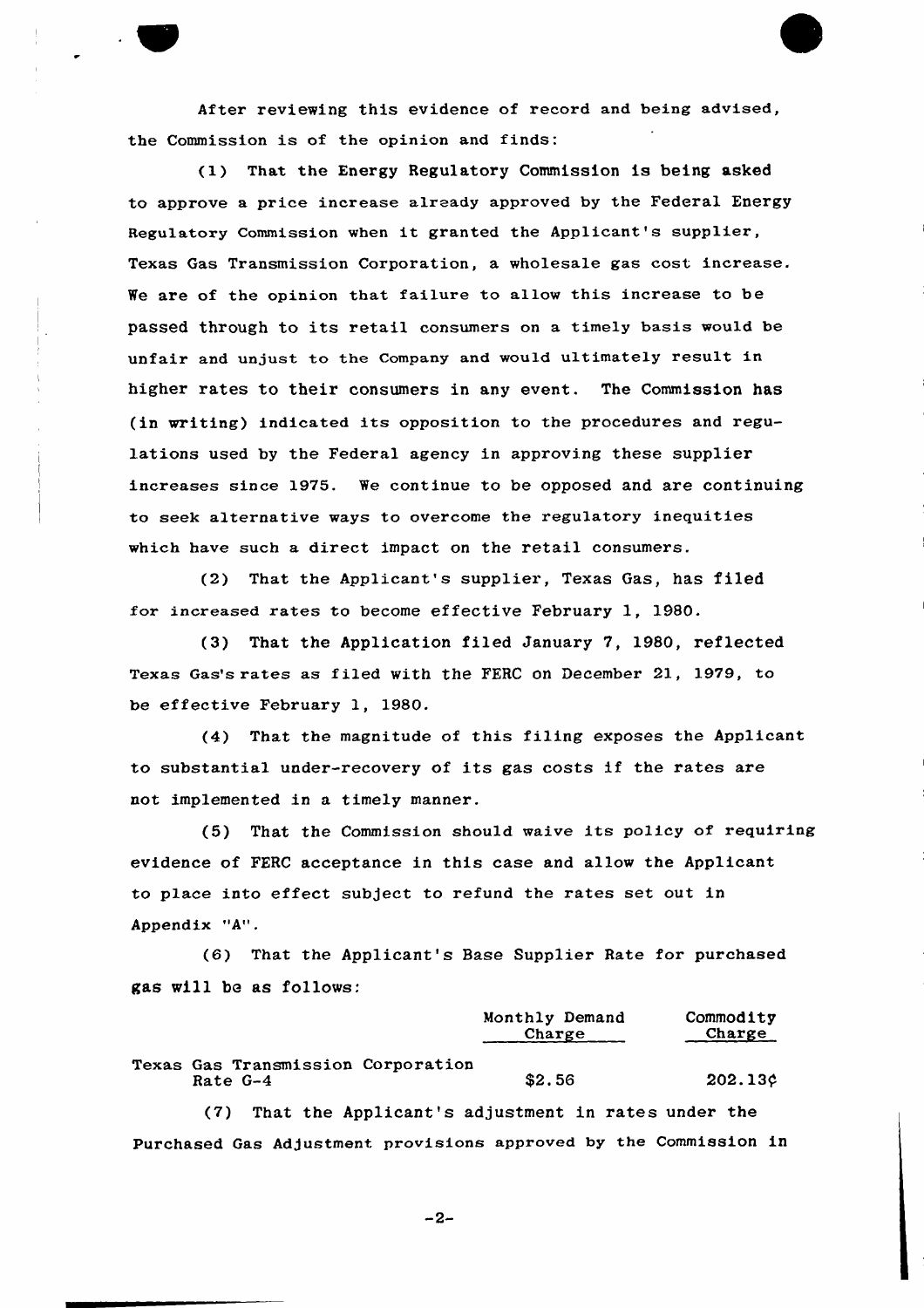

its Order in Case No. 6671, dated January 18, 1977, is fair, just and reasonable and in the public interest and should be effective subject to refund with gas supplied on and after the date the increased cost of wholesale gas becomes effective.

IT IS THEREFORE ORDERED that the Purchased Gas Adjustment sought by the Applicant as set out in Appendix "A" attached hereto and made a part hereof, be and the same, is hereby approved to be effective, subject to refund, with gas supplied on and after the date the increased cost of wholesale gas becomes effective.

IT Is FURTHER oRDERED that for the purpose of the future Application of the Purchased Gas Adjustment Clause of Applicant the Base Rate for purchased gas shall be:

Demand Commodity

Texas Gas Transmission Corporation Rate G-4  $\frac{202.136}{202.136}$ 

IT IS FURTHER ORDERED that Ohio River Gas Company, Inc., shall maintain its records in such manner as will enable it, or the Commission, or any of its customers, to determine the amounts to be refunded and to whom due in the event a refund is ordered by the Commission.

IT IS FURTHER ORDERED that within thirty (30) days after the date of this Order, Applicant shall file with this Commission its revised tariff sheets setting out the rates approved herein.

IT Is FURTHER QRDERED that the information furnished this Commission by Applicant on January 7, 1980, constitutes full compliance with the Commission's requirements and Order in Case No. 6671, and any other information ordinarily required to be filed under the Commission's regulations is hereby waived.

Done at Frankfort, Kentucky this 31st day of January, 1980.

ENERGY REGULATORY COMMISSION

y dy For the Commission

ATTEST:

**Secretary**